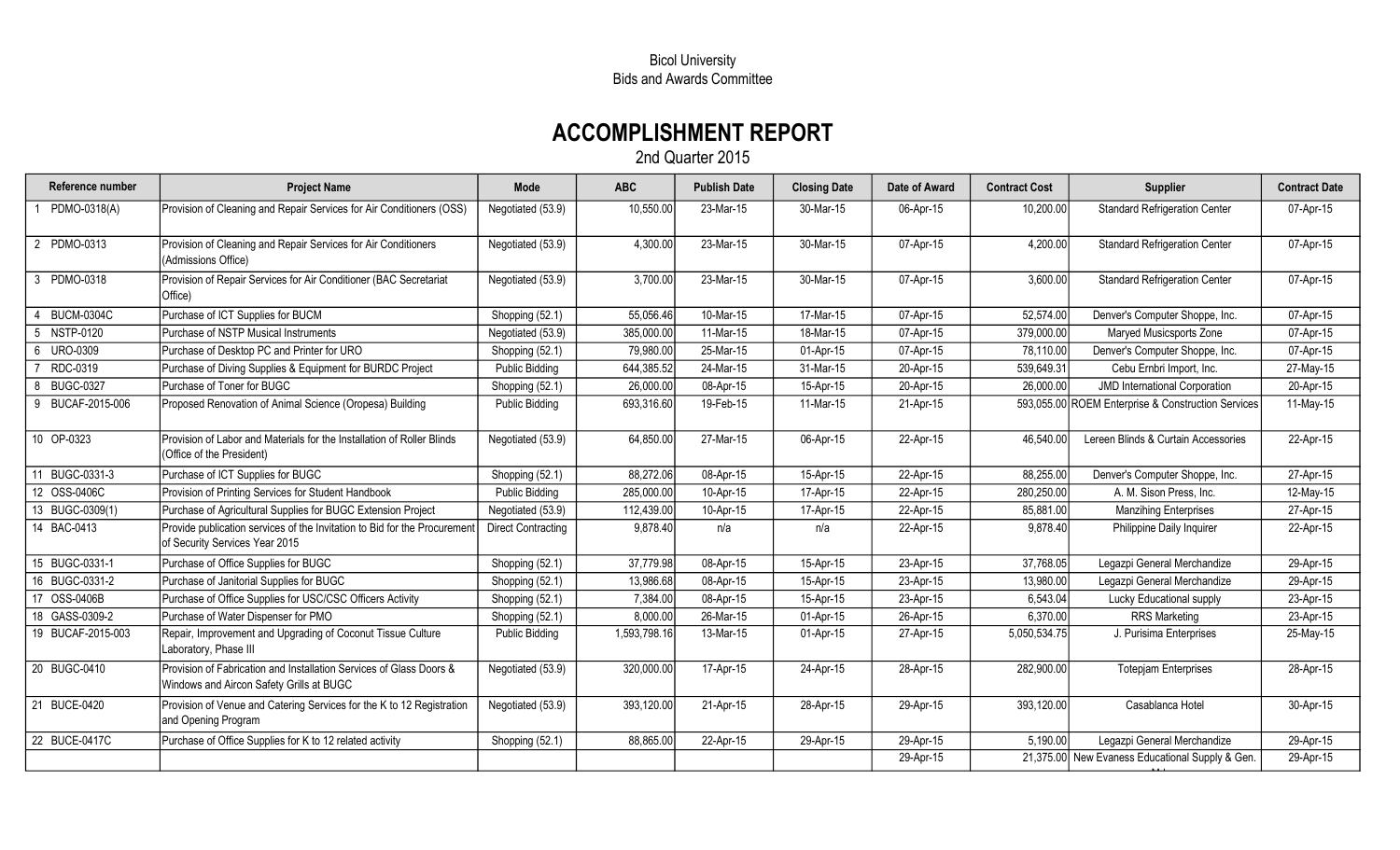|                         |                                                                                                 |                           |              |                 |           | 29-Apr-15               | 11,050.00  | Legazpi Jebson Trading                      | 29-Apr-15 |
|-------------------------|-------------------------------------------------------------------------------------------------|---------------------------|--------------|-----------------|-----------|-------------------------|------------|---------------------------------------------|-----------|
|                         |                                                                                                 |                           |              |                 |           | 29-Apr-15               | 40,068.96  | Lucky Educational supply                    | 29-Apr-15 |
| <b>BUCM-0304B</b><br>23 | Purchase of Office Supplies for BUCM                                                            | Shopping (52.1)           | 32,469.97    | $10$ -Mar- $15$ | 17-Mar-15 | 30-Apr-15               | 11,706.00  | <b>Happy Electrical Store</b>               | 06-May-15 |
| 24 BUCM-0304D           | Purchase of Janitorial Supplies for BUCM                                                        | Shopping (52.1)           | 7,670.49     | 10-Mar-15       | 17-Mar-15 | 30-Apr-15               | 7,662.75   | TLC Merchandise Brokerage, Inc.             | 06-May-15 |
| 25 BUCM-0304E           | Purchase of Electrical Supplies for BUCM                                                        | Shopping (52.1)           | 11,800.00    | 10-Mar-15       | 17-Mar-15 | 30-Apr-15               | 11,706.00  | <b>Happy Electrical Store</b>               | 06-May-15 |
| 26 GASS-0309-1          | Purchase of Desktop PC and UPS for GASS Motorpool                                               | Shopping (52.1)           | 32,290.00    | 26-Mar-15       | 01-Apr-15 | $\overline{30}$ -Apr-15 | 24,543.00  | Family Audio-Video Center                   | 30-Apr-15 |
| 27 GASS-0309-3(B)       | Purchase of Air Conditioner for IAS                                                             | Shopping (52.1)           | 25,000.00    | 26-Mar-15       | 01-Apr-15 | 30-Apr-15               | 23,008.27  | Jayson Marketing                            | 30-Apr-15 |
| 28 GASS-0309-4          | Purchase of Air Conditioner for FMS                                                             | Shopping (52.1)           | 25,000.00    | 26-Mar-15       | 01-Apr-15 | 30-Apr-15               | 16,995.00  | Alson's Trading                             | 30-Apr-15 |
| 29 BUCM-0310            | Purchase of 5-units Air Conditioner at BUCM                                                     | Negotiated (53.9)         | 165,000.00   | 27-Mar-15       | 06-Apr-15 | 30-Apr-15               | 142,475.00 | Alson's Trading                             | 30-Apr-15 |
| 30 BUCM-1002(A)         | Purchase of ICT Supplies for BUCM Learning Resource Center                                      | Negotiated (53.9)         | 98,000.00    | 30-Mar-15       | 06-Apr-15 | 30-Apr-15               | 9,394.00   | Family Audio-Video Center                   | 30-Apr-15 |
| 31 BUCM-1002(B)         | Purchase of Television Set for BUCM Learning Resource Center                                    | Negotiated (53.9)         | 60,000.00    | 30-Mar-15       | 06-Apr-15 | 30-Apr-15               | 51,088.51  | Jayson Marketing                            | 30-Apr-15 |
| 32 VPA-0421(2)          | Purchase of Office Supplies for UNICEF Project Office                                           | Shopping (52.1)           | 6,661.00     | 23-Apr-15       | 30-Apr-15 | 30-Apr-15               | 5,337.00   | Lucky Educational supply                    | 30-Apr-15 |
| 33 VPA-0421(1)          | Purchase of Communication and Other Supplies for UNICEF Project<br>Office                       | Shopping (52.1)           | 15,495.00    | 23-Apr-15       | 30-Apr-15 | 30-Apr-15               | 10,635.00  | Denver's Computer Shoppe, Inc.              | 30-Apr-15 |
| 34 BUCE-0417(B)         | Provision of Room Accommodation for Grade 10 Teachers-K to 12<br><b>Implementation Training</b> | Negotiated (53.10)        | 1,973,475.00 |                 |           | 30-Apr-15               | 306,250.00 | Jennifer's Kababayan Hotel, Inc.            | 30-Apr-15 |
|                         |                                                                                                 |                           |              |                 |           | 30-Apr-15               | 400,000.00 | Sampaguita Tourist Inn                      | 30-Apr-15 |
|                         |                                                                                                 |                           |              |                 |           | 30-Apr-15               | 245,000.00 | Reynaldo's Travel Lodge                     | 30-Apr-15 |
|                         |                                                                                                 |                           |              |                 |           | 30-Apr-15               | 280,000.00 | Avia Inn                                    | 30-Apr-15 |
|                         |                                                                                                 |                           |              |                 |           | 30-Apr-15               | 271,250.00 | Andamar Realty Corp.                        | 30-Apr-15 |
| 35 BUCM-0304A           | Purchase of OKI Printer Supplies for BUCM                                                       | <b>Direct Contracting</b> | 93,000.00    | 04-Mar-15       | 11-Mar-15 | 30-Apr-15               | 88,640.00  | Link Network Solutions Inc.                 | 30-Mar-15 |
| 36 BUCE-0417            | Purchase of ICT Supplies (Access Point) for K to 12 related activity                            | Shopping (52.1)           | 53,050.00    | 21-Apr-15       | 28-Apr-15 | $05$ -May-15            | 52,900.00  | Masangkay Computer Center                   | 05-May-15 |
| 37 MPS-0420             | Purchase of Tires and Batteries for BU Vehicles                                                 | Negotiated (53.9)         | 157,644.00   | 23-Apr-15       | 30-Apr-15 | 05-May-15               | 148,132.00 | Tukuran Tire Sales & General<br>Merchandise | 13-May-15 |
| 38 BUCE-0417(A)         | Provision of Reproduction Services of Modules for K to 12 related<br>activity                   | Negotiated (53.9)         | 222,096.41   | 27-Apr-15       | 04-May-15 | 05-May-15               | 165,020.00 | <b>Palanca Printing Press</b>               | 06-May-15 |
| 39 OSS-0402             | Purchase of Office Supplies for OSS BUCAF Activity                                              | Shopping (52.1)           | 9,552.00     | 23-Apr-15       | 30-Apr-15 | 06-May-15               | 3,265.56   | Lucky Educational supply                    | 07-May-15 |
| <b>PDMO-0428</b><br>40  | Purchase of Hardware Supplies for the Investiture                                               | Shopping (52.1)           | 15,890.00    | 29-Apr-15       | 06-May-15 | 08-May-15               | 13,650.00  | New Vicente Dy Enterprises, Inc.            | 08-May-15 |
| 41 VPA-0430B            | Purchase of Office Supplies for DTI Project                                                     | Shopping (52.1)           | 1,335.00     | 06-May-15       | 13-May-15 | 11-May-15               | 1,304.84   | Lucky Educational supply                    | 11-May-15 |
| 42 BUCM-0127            | Purchase of ICT Equipment for BUCM Laboratory                                                   | <b>Public Bidding</b>     | 511,500.00   | 13-Apr-15       | 20-Apr-15 | 12-May-15               | 504,620.00 | Masangkay Computer Center                   | 29-Jun-15 |
| 43 OSS-0406D            | Purchase of ID Production Materials                                                             | <b>Public Bidding</b>     | 504,500.00   | 20-Apr-15       | 27-Apr-15 | 12-May-15               | 503,250.00 | Azitsorog, Inc.                             | 29-Jun-15 |
| $\sqrt{44}$ UBS-0428(B) | Provision of Fabrication Services for the Presidential Medallion                                | Negotiated (53.9)         | 35,000.00    | 29-Apr-15       | 06-May-15 | 13-May-15               | 33,950.00  | Angel Zamora & Sons                         | 13-May-15 |
| <b>BUCM-0511</b><br>45  | Provision of Catering Services for the BUCM Orientation                                         | Negotiated (53.9)         | 6,000.00     | 12-May-15       | 19-May-15 | 13-May-15               | 5,850.00   | Legazpi Ad's Catering Services              | 13-May-15 |
| 46 VPAA-0507-2          | Purchase of Kyocera Printer Toner                                                               | Direct Contracting        | 32,000.00    | n/a             | n/a       | 14-May-15               | 31,360.00  | Philcopy Corporation                        | 14-May-15 |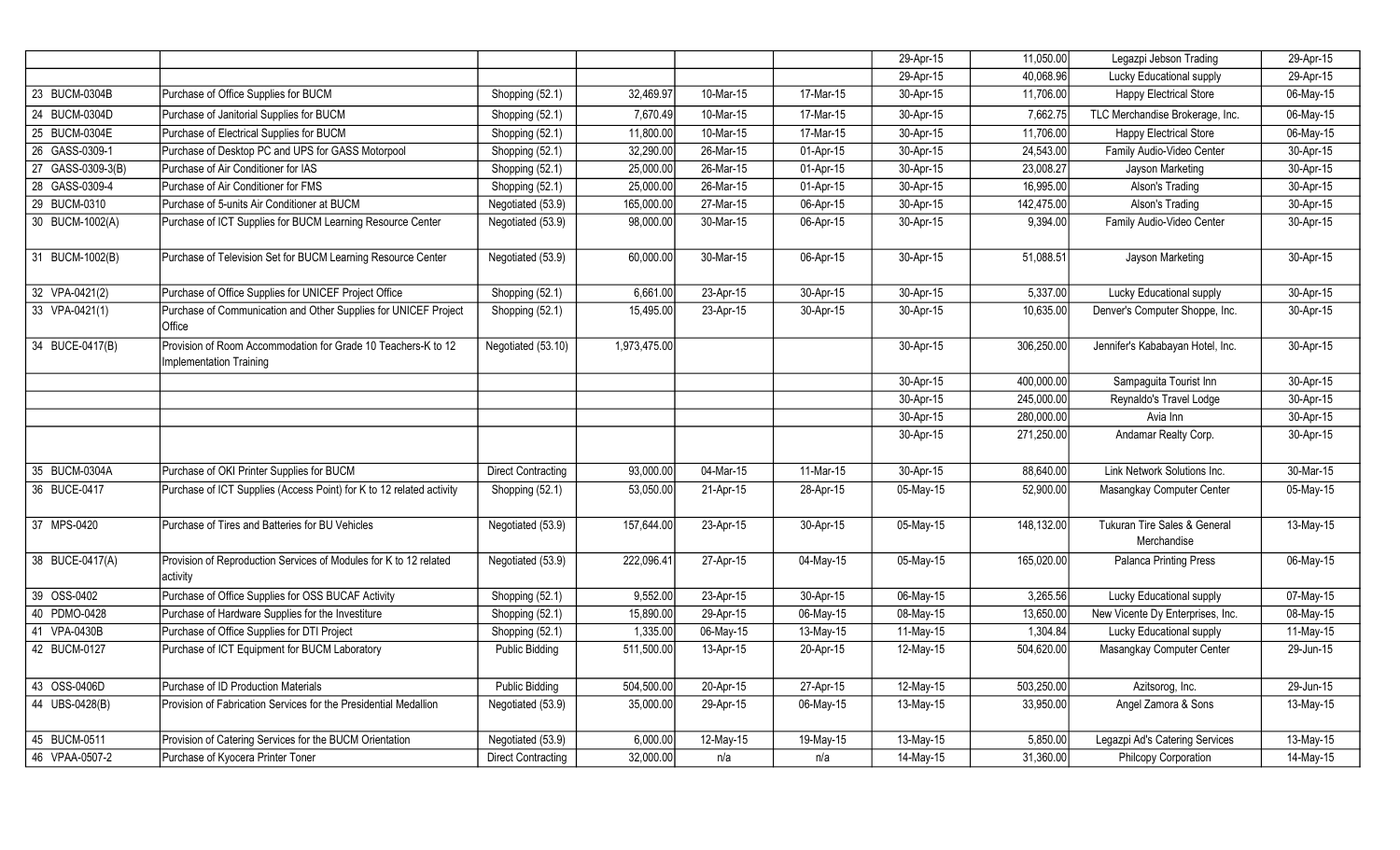| 47 PMO-0508A   | Provision of Venue, Accommodation and Catering Services for the<br>New Management Orientation Training | Negotiated (53.9)     | 377,000.00   | 11-May-15               | 18-May-15 | 15-May-15 | 377,000.00   | Patio De San Jose                           | 15-May-15    |
|----------------|--------------------------------------------------------------------------------------------------------|-----------------------|--------------|-------------------------|-----------|-----------|--------------|---------------------------------------------|--------------|
| 48 NSTP-0406   | Purchase of Air Conditioner for NSTP                                                                   | Shopping (52.1)       | 36,597.60    | 10-Apr-15               | 17-Apr-15 | 18-May-15 | 33,457.45    | Jayson Marketing                            | 18-May-15    |
| 49 UBS-0428(A) | Provision of Sewing Services for the Habiliments                                                       | Negotiated (53.9)     | 53,500.00    | 29-Apr-15               | 06-May-15 | 18-May-15 | 53,000.00    | <b>Explorer Trading</b>                     | 18-May-15    |
| 50 IPESR-0224  | Provide Sewing Services of BU PE Uniform                                                               | <b>Public Bidding</b> | 1,650,000.00 | 10-Apr-15               | 29-Apr-15 | 19-May-15 | 1,586,200.00 | <b>Dyalibi Enterprises</b>                  | 29-Jun-15    |
| 51 OSS-0406A   | Provision of Venue Accommodation and Catering Services for the<br><b>USC/CSC Officers Activity</b>     | Negotiated (53.9)     | 108,000.00   | 08-Apr-15               | 15-Apr-15 | 21-May-15 | 106,200.00   | Charisma Snack House & Catering<br>Services | 21-May-15    |
| 52 VPAA-0511   | Provision of Venue and Catering Services for the Investiture Reception                                 | Negotiated (53.9)     | 144,000.00   | 12-May-15               | 19-May-15 | 21-May-15 | 140,000.00   | La Piazza Hotel & Convention Center         | 21-May-15    |
| 53 VPAA-0507-1 | Purchase of Drum for Brother Printer                                                                   | Shopping (52.1)       | 9,600.00     | $\overline{12}$ -May-15 | 19-May-15 | 22-May-15 | 8,967.00     | Family Audio-Video Center                   | 22-May-15    |
| 54 PDMO-0515   | Provision of Accommodation and Catering Services for the PDMO                                          | Negotiated (53.9)     | 32,000.00    | 19-May-15               | 26-May-15 | 26-May-15 | 32,000.00    | Dos Montes Resort, Inc.                     | 26-May-15    |
| 55 FMO-0511    | Purchase of Air Conditioner at FMO                                                                     | Negotiated (53.9)     | 86,000.00    | 19-May-15               | 26-May-15 | 26-May-15 | 73,995.00    | Alson's Trading                             | 26-May-15    |
| 56 BUGC-0512   | Provision of Tarpaulin Printing Services for BUGC                                                      | Negotiated (53.9)     | 1,880.00     | 19-May-15               | 26-May-15 | 26-May-15 | 1,880.00     | Bengx Print Graphic Center                  | 26-May-15    |
| 57 BAC-0511    | Purchase of 1-unit Water Dispenser for BAC                                                             | Shopping (52.1)       | 7,500.00     | 19-May-15               | 26-May-15 | 26-May-15 | 6,029.00     | Jayson Marketing                            | 26-May-15    |
| 58 BUCM-0526   | Purchase of Office Supplies for BUCM Freshmen Orientation                                              | Shopping (52.1)       | 8,691.00     | $\overline{28}$ -May-15 | 04-Jun-15 | 28-May-15 | 7,477.50     | Legazpi Jebson Trading                      | 28-May-15    |
| 59 PDMO-0520   | Provision of Fabrication Services of Acrylic Paper Weight Token for the                                | Negotiated (53.9)     | 120,000.00   | 21-May-15               | 28-May-15 | 29-May-15 | 120,000.00   | <b>Bengx Print Graphic Center</b>           | 21-May-15    |
| 60 BUCM-0525   | Provision of Sound System Rental Services for BUCM Freshmen                                            | Negotiated (53.9)     | 10,000.00    | 27-May-15               | 03-Jun-15 | 29-May-15 | 8,500.00     | Aral Lampara at Musika Sound System         | 29-May-15    |
| 61 UL-1028     | Purchase of Miscellaneous ICT Equipment for Library                                                    | Negotiated (53.1)     | 559,998.00   | 15-Apr-15               | 22-Apr-15 | 01-Jun-15 | 550,100.00   | Masangkay Computer Center                   | $01$ -Jun-15 |
| 62 PDMO-0421   | Provision of Fabrication & Installation of Window Blinds at SEVA 205                                   | Negotiated (53.9)     | 22,567.44    | 29-Apr-15               | 06-May-15 | 02-Jun-15 | 15,100.80    | Alcazar Furniture                           | 02-Jun-15    |
| 63 VPA-0430A   | Purchase of ICT Supplies & Devices for DTI Project                                                     | Shopping (52.1)       | 79,180.00    | 06-May-15               | 13-May-15 | 02-Jun-15 | 22,290.00    | Denver's Computer Shoppe, Inc.              | 02-Jun-15    |
|                |                                                                                                        |                       |              |                         |           | 02-Jun-15 | 690.00       | Denver's Computer Shoppe, Inc.              | 02-Jun-15    |
|                |                                                                                                        |                       |              |                         |           | 02-Jun-15 | 388.00       | Family Audio-Video Center                   | 02-Jun-15    |
|                |                                                                                                        |                       |              |                         |           | 02-Jun-15 | 1,720.00     | Family Audio-Video Center                   | 02-Jun-15    |
|                |                                                                                                        |                       |              |                         |           | 02-Jun-15 | 11,776.00    | Family Audio-Video Center                   | 02-Jun-15    |
|                |                                                                                                        |                       |              |                         |           | 02-Jun-15 | 4,288.00     | Family Audio-Video Center                   | 02-Jun-15    |
|                |                                                                                                        |                       |              |                         |           | 02-Jun-15 | 3,288.00     | Family Audio-Video Center                   | 02-Jun-15    |
|                |                                                                                                        |                       |              |                         |           | 02-Jun-15 | 4,056.00     | Family Audio-Video Center                   | 02-Jun-15    |
|                |                                                                                                        |                       |              |                         |           | 02-Jun-15 | 1,560.00     | <b>Bitstop Bicol Sales Center</b>           | 02-Jun-15    |
|                |                                                                                                        |                       |              |                         |           | 02-Jun-15 | 1,408.00     | Denver's Computer Shoppe, Inc.              | 02-Jun-15    |
|                |                                                                                                        |                       |              |                         |           | 02-Jun-15 | 320.00       | <b>Bitstop Bicol Sales Center</b>           | 02-Jun-15    |
|                |                                                                                                        |                       |              |                         |           | 02-Jun-15 | 9,188.00     | Family Audio-Video Center                   | 02-Jun-15    |
|                |                                                                                                        |                       |              |                         |           | 02-Jun-15 | 4,150.00     | Denver's Computer Shoppe, Inc.              | 02-Jun-15    |
|                |                                                                                                        |                       |              |                         |           | 02-Jun-15 | 3,800.00     | Denver's Computer Shoppe, Inc.              | 02-Jun-15    |
| 64 PMO-0508B   | Provision of Tarpaulin Streamer Printing Services for ISO Audit                                        | Negotiated (53.9)     | 26,600.00    | 01-Jun-15               | 08-Jun-15 | 03-Jun-15 | 18,760.00    | <b>Bengx Print Graphic Center</b>           | 03-Jun-15    |
| 65 PDMO-0429   | Provision of Sewing Services for the BU Unit Banners                                                   | Negotiated (53.9)     | 25,000.00    | 30-Apr-15               | 07-May-15 | 04-Jun-15 | 21,600.00    | <b>Dyalibi Enterprises</b>                  | 04-Jun-15    |
| 66 OSS-0522-2  | Purchase of PC Netbook & Printer Ink for OSS                                                           | Shopping (52.1)       | 42,000.00    | 26-May-15               | 02-Jun-15 | 04-Jun-15 | 34,600.00    | Denver's Computer Shoppe, Inc.              | 04-Jun-15    |
| 67 BUCM-0428   | Purchase of ICT Goods for BUCM Research                                                                | Shopping (52.1)       | 132,000.00   | 06-May-15               | 13-May-15 | 05-Jun-15 | 46,000.00    | Denver's Computer Shoppe, Inc.              | 13-Jun-15    |
|                |                                                                                                        |                       |              |                         |           | 05-Jun-15 | 19,998.00    | Denver's Computer Shoppe, Inc.              | 13-Jun-15    |
|                |                                                                                                        |                       |              |                         |           | 05-Jun-15 | 30,000.00    | <b>Bitstop Bicol Sales Center</b>           | 13-Jun-15    |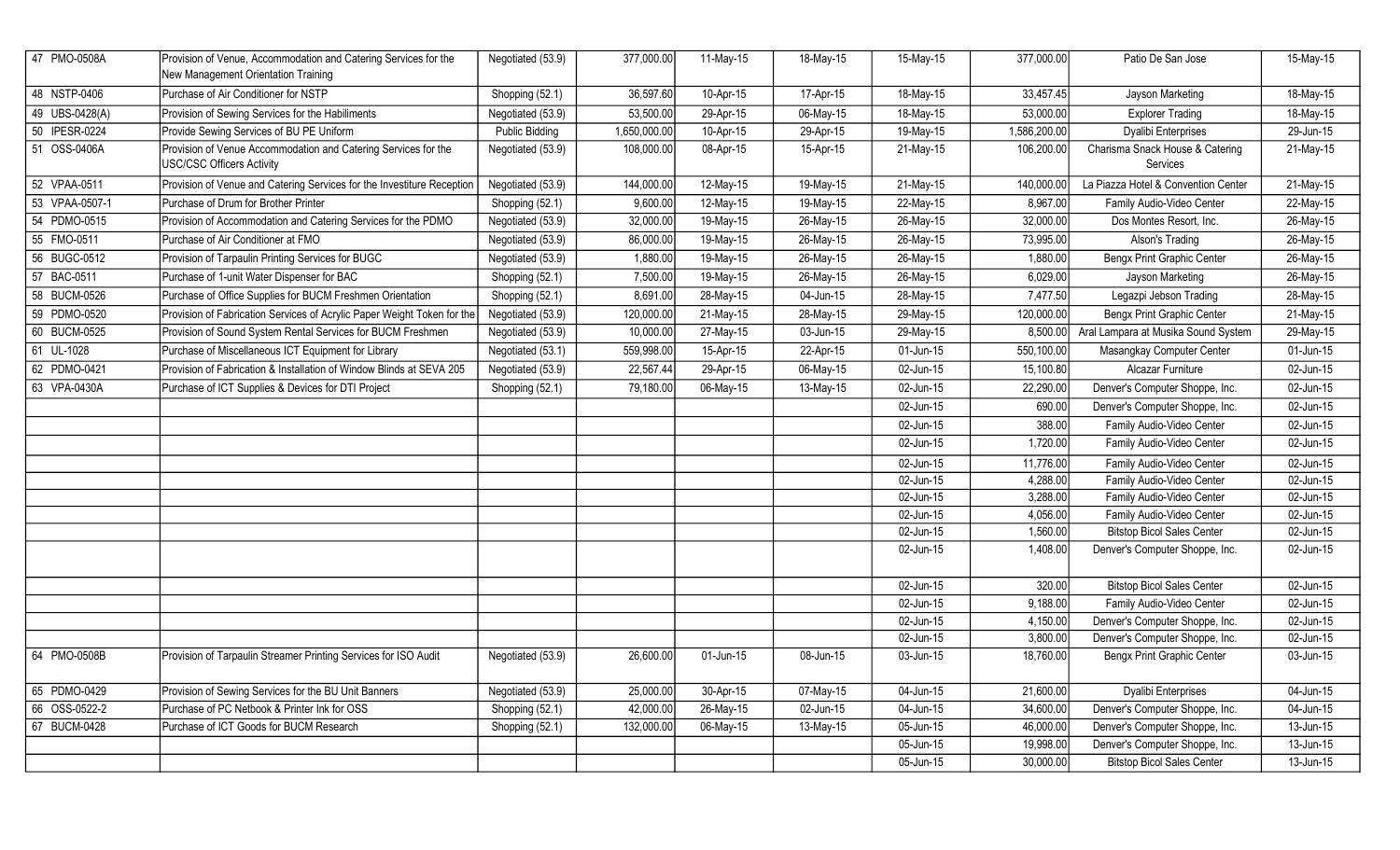|                 |                                                                                                                                                                 |                           |            |              |           | 05-Jun-15 | 9,335.00   | Denver's Computer Shoppe, Inc.                 | 13-Jun-15    |
|-----------------|-----------------------------------------------------------------------------------------------------------------------------------------------------------------|---------------------------|------------|--------------|-----------|-----------|------------|------------------------------------------------|--------------|
| 68 RDC-0601     | Provision of Printing Services for the Investiture Souvenir Program                                                                                             | Negotiated (53.9)         | 40,000.00  | 02-Jun-15    | 09-Jun-15 | 09-Jun-15 | 34,500.00  | <b>J&amp;E Printing Services</b>               | 09-Jun-15    |
| 69 PDMO-0604    | Provision of Tarpaulin Streamer Printing Services for Investiture                                                                                               | Negotiated (53.9)         | 10,900.00  | 04-Jun-15    | 11-Jun-15 | 11-Jun-15 | 8,197.50   | <b>Palanca Printing Press</b>                  | $11$ -Jun-15 |
| 70 PMO-0602     | Provision of Sewing Services of 2-tone design Polo Shirt for the ISO                                                                                            | Negotiated (53.9)         | 15,750.00  | 04-Jun-15    | 11-Jun-15 | 16-Jun-15 | 15.207.50  | Dyalibi Enterprises                            | $11$ -Jun-15 |
| 71 BUGC-0519    | Provision of Venue for BUGC Enhancement on June 20-21, 2015                                                                                                     | <b>Direct Contracting</b> | 214,500.00 | 07-Aug-15    | 14-Aug-15 | 18-Jun-15 | 214,500.00 | Rizal Beach Resort, Canteen & Lodging<br>House | 20-Jun-15    |
| 72 PDMO-0601    | Provision of Labor and Materials for the Upgrading of Current<br>Transformer at BUCAF                                                                           | Negotiated (53.9)         | 141,900.00 | 03-Jun-15    | 10-Jun-15 | 19-Jun-15 | 139,500.00 | Numerical Gate Construction & Supply<br>Corp.  | 19-Jun-15    |
| 73 BUCM-0309    | Purchase of BUCM Laboratory Supplies                                                                                                                            | Negotiated (53.9)         | 291,398.40 | 09-Jun-15    | 16-Jun-15 | 19-Jun-15 | 288,630.00 | <b>GFK Laboratory Supplies Specialist</b>      | 19-Jun-15    |
| 74 OP-0113      | Provision of Printing Services for Buzzette (February-December 2015)                                                                                            | Negotiated (53.9)         | 66,000.00  | 09-Jun-15    | 16-Jun-15 | 22-Jun-15 | 64,350.00  | J & E Printing Press                           | 22-Jun-15    |
| 75 BUGC-0528(2) | Purchase of Medical/Dental Supplies for BUGC                                                                                                                    | Shopping (52.1)           | 35,095.95  | 10-Jun-15    | 17-Jun-15 | 22-Jun-15 | 35,067.00  | Wise General Merchandize                       | $18$ -Jun-15 |
| 76 BUGC-0603(1) | Purchase of 1-unit Digital Voice Recorder for BUGC                                                                                                              | Shopping (52.1)           | 4,000.00   | 09-Jun-15    | 16-Jun-15 | 23-Jun-15 | 3,299.00   | Denver's Computer Shoppe, Inc.                 | 23-Jun-15    |
| 77 BAC-0608-2   | Purchase of Office Supplies for BAC Secretariat                                                                                                                 | Shopping (52.1)           | 11,468.00  | 12-Jun-15    | 19-Jun-15 | 23-Jun-15 | 8,314.65   | Legazpi General Merchandize                    | 24-Jun-15    |
| 78 NSTP-0609    | Purchase of Portable Hard Drive for NSTP                                                                                                                        | Shopping (52.1)           | 3,000.00   | 12-Jun-15    | 19-Jun-15 | 23-Jun-15 | 2,900.00   | Denver's Computer Shoppe, Inc.                 | 24-Jun-15    |
| 79 NSTP-0611    | Purchase of IT Equipment and office Supplies for use in the NSTP<br>Office                                                                                      | Shopping (52.1)           | 9,200.00   | 16-Jun-15    | 23-Jun-15 | 23-Jun-15 | 8,856.00   | Denver's Computer Shoppe, Inc.                 | 24-Jun-15    |
| 80 OP-0601      | Provision of Upholstery Services for the Sala Set at OP                                                                                                         | Negotiated (53.9)         | 8,840.00   | 08-Jun-15    | 15-Jun-15 | 24-Jun-15 | 8,400.00   | Lereen Blinds & Curtain Accessories            | 22-Jun-14    |
| 81 PMO-0608(2)  | Provision of Tarpaulin Streamer (BU Vision & Quality Policy) Printing<br>Services for ISO Audit                                                                 | Negotiated (53.9)         | 4,560.00   | 12-Jun-15    | 19-Jun-15 | 24-Jun-15 | 2,204.00   | Siodian Advertising                            | 24-Jun-15    |
| 82 BUGC-0609    | Provision of Labor and Materials for Installation of Vertical & Horizontal<br>Blinds for the BU-Gubat Campus Office at BUREPC Building                          | Negotiated (53.9)         | 19,275.00  | 15-Jun-15    | 22-Jun-15 | 24-Jun-15 | 13,790.00  | Katrina's Curtain & Accessories                | 24-Jun-15    |
| 83 BUGC-0610(2) | Purchase of Toner for use in BU Gubat Campus                                                                                                                    | Shopping (52.1)           | 5,000.00   | 16-Jun-15    | 23-Jun-15 | 24-Jun-15 | 5,400.00   | JMD International Corporation                  | 25-Jun-15    |
| 84 BUGC-0610(2) | Purchase of Toner for use in BU Gubat Campus                                                                                                                    | Negotiated (53.9)         | 5.400.00   | 17-Jun-15    | 23-Jun-15 | 24-Jun-15 | 5.400.00   | JMD International Corporation                  | 25-Jun-15    |
| 85 BUGC-0528    | Purchase of Hardware Supplies for Repair of BUGC Facilities                                                                                                     | Shopping (52.1)           | 204,418.10 | 11-Jun-15    | 18-Jun-15 | 25-Jun-15 | 176,895.00 | <b>B.</b> Esperida Trading                     | 25-Jun-15    |
| 86 BAC-0624     | Provide Catering Services for the BAC Meeting on June 26, 2015                                                                                                  | Negotiated (53.9)         | 2,000.00   | 25-Jun-15    | 02-Jul-15 | 25-Jun-15 | 2,000.00   | Legazpi Ad's Catering Services                 | 25-Jun-15    |
| 87 UCO-0601     | Provision of Labor and Materials for the Installation of Roman Blinds<br>(Cashier Office)                                                                       | Negotiated (53.9)         | 37,886.00  | $04$ -Jun-15 | 11-Jun-15 | 26-Jun-15 | 28,373.33  | Lereen Blinds & Curtain Accessories            | 26-Jun-15    |
| 88 OSS-522      | Purchase of Airconditioner for use at OSS                                                                                                                       | Shopping (52.1)           | 130,000.00 | 09-Jun-15    | 16-Jun-15 | 26-Jun-15 | 118,203.31 | Jayson's Marketing                             | 07-Jul-15    |
| 89 BAC-0608-1   | Purchase of ICT Supplies for BAC Secretariat                                                                                                                    | Shopping (52.1)           | 38,100.00  | 12-Jun-15    | 19-Jun-15 | 26-Jun-15 | 33,740.00  | Denver's Computer Shoppe, Inc.                 | 26-Jun-15    |
| 90 PMO-0617     | Provision of Catering Services Good for 100 persons on July 7 & 10,<br>2015 in Connection with the ISO 6th Internal Audit of BU                                 | Negotiated (53.9)         | 48,000.00  | 18-Jun-15    | 25-Jun-15 | 26-Jun-15 | 33,800.00  | Lolay's Food Station                           | 24-Jun-15    |
| 91 NSTP-0115(A) | Provide Sewing Services for BU Marching Band Uniforms                                                                                                           | Negotiated (53.9)         | 200,000.00 | 18-Jun-15    | 25-Jun-15 | 26-Jun-15 | 197,800.00 | Maryed Musicsports Zone                        | $26$ -Jun-15 |
| 92 BUCM-0610(A) | Provision of Printing and Materials for Nine (9) tarpaulins of the BU<br>College of Medicine for DOH Monthly Celebration for the Month of<br>June-December 2015 | Negotiated (53.9)         | 3,600.00   | 16-Jun-15    | 23-Jun-15 | 29-Jun-15 | 2,698.00   | Siodian Advertizing                            | 30-Jun-15    |